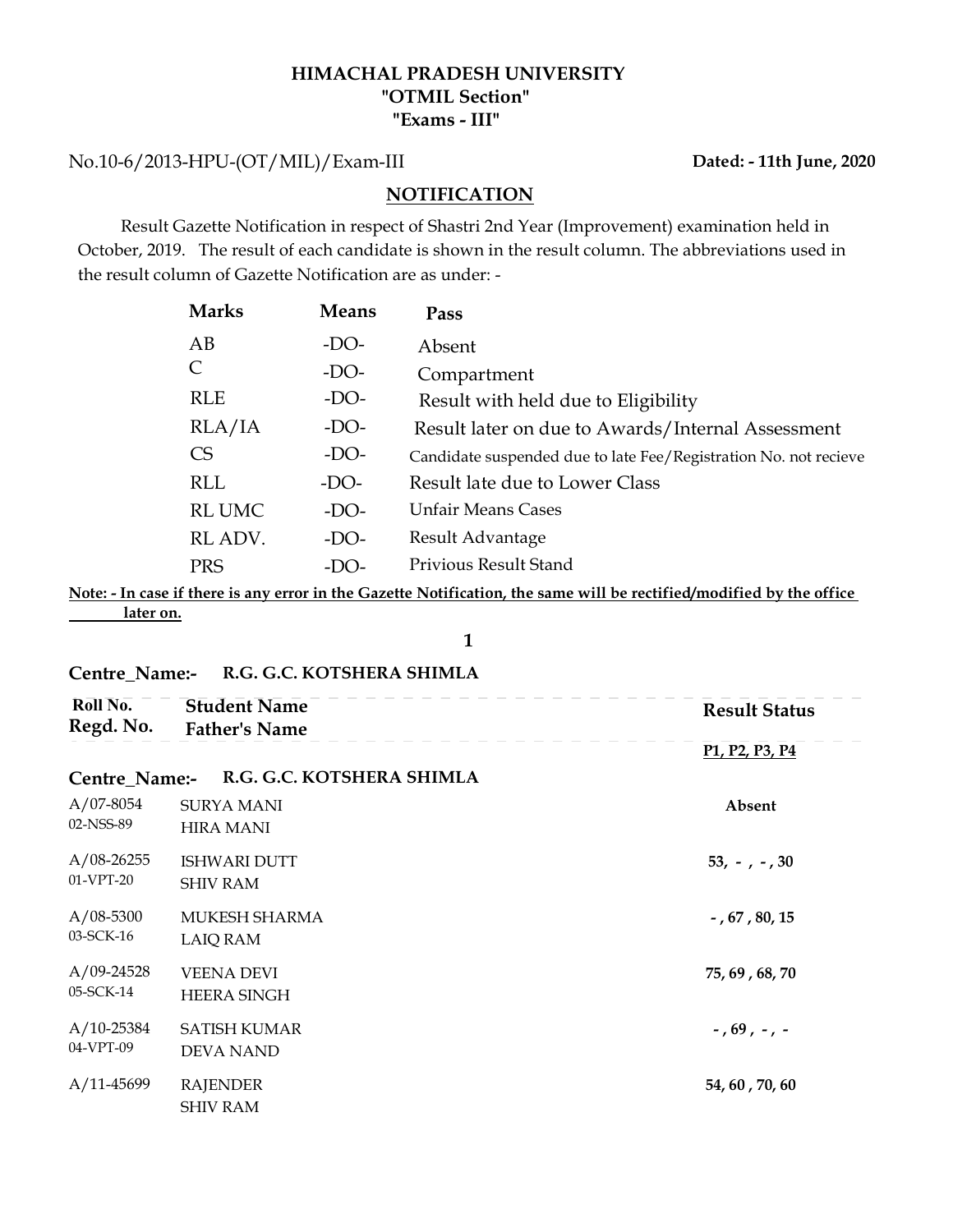## Centre\_Name:- R.G. G.C. KOTSHERA SHIMLA

| Roll No.<br>Regd. No.         | <b>Student Name</b><br><b>Father's Name</b> | <b>Result Status</b>                                              |
|-------------------------------|---------------------------------------------|-------------------------------------------------------------------|
|                               |                                             | P <sub>1</sub> , P <sub>2</sub> , P <sub>3</sub> , P <sub>4</sub> |
| $A/11 - 52016$<br>09-SCS-52   | <b>AMAN SHARMA</b><br>SATISH SHARMA         | $-$ , 58 , 80, 60                                                 |
| A/11-58988<br>03-PSA-840      | <b>JAYA MOHAN</b><br>MOHAN LAL              | 72, 65, 80, 60                                                    |
| M/02-6774<br>98-VPT-11        | <b>SANTOSHI</b><br><b>JAGDISH CHAND</b>     | $-$ , $67$ , $81$ , $60$                                          |
| M/03-26582<br>98-SMC-24       | <b>INDU BALA</b><br><b>AMAR SINGH</b>       | 53, 77, 84, 58                                                    |
| M/03-27322<br>99-VPT-41       | <b>KALA VATI</b><br><b>SHIV RAM</b>         | - , 67 , - , -                                                    |
| M/04-45984<br>98-GKN-48       | <b>SUNIL DUTT</b><br><b>MAST RAM</b>        | Absent                                                            |
| M/06-73845<br>2K-VPT-22       | <b>SUNILA</b><br><b>JAGDISH</b>             | 60, 77, 78, 70                                                    |
| M/98-47657<br>94-VPT-2        | <b>SHARDA DEVI</b><br>SUNDRI DEVI           | $-$ , 66, $-$ , 61                                                |
| $O/06 - 91395$<br>01-PKL-93   | <b>BHARAT BHUSHAN</b><br>PURAN LAL          | Absent                                                            |
| O/09-50731                    | PROMILA SHARMA<br>SATYA NAND SHARMA         | 71, 76, 84, 60                                                    |
| Centre_Name:-                 | G.C. MANDI                                  |                                                                   |
| $A/12 - 52963$<br>06-PKA-287  | MUKESH SHARMA<br><b>MANOHAR LAL</b>         | $54, -7 - 7$                                                      |
| $A/12 - 56631$<br>08-SCD-16   | CHANNI SHARMA<br><b>ASHOK KUMAR</b>         | Absent                                                            |
| $A/13 - 52955$<br>04-PKA-2354 | <b>ASHISH</b><br><b>CHAMAN LAL</b>          | $42, -7 - 60$                                                     |
| $A/13 - 56628$<br>08-SCD-20   | <b>VINAY KUMAR</b><br>YOGYA KUMAR           | Absent                                                            |
| M/01-95561<br>96-SMC-11       | <b>SHIV KUMAR</b><br><b>MANSA RAM</b>       | 52, 79, 83, 71                                                    |
| M/06-81650<br>02-PKL-146      | <b>SUNITA DEVI</b><br><b>TIKAM RAM</b>      | $62, -79, -$                                                      |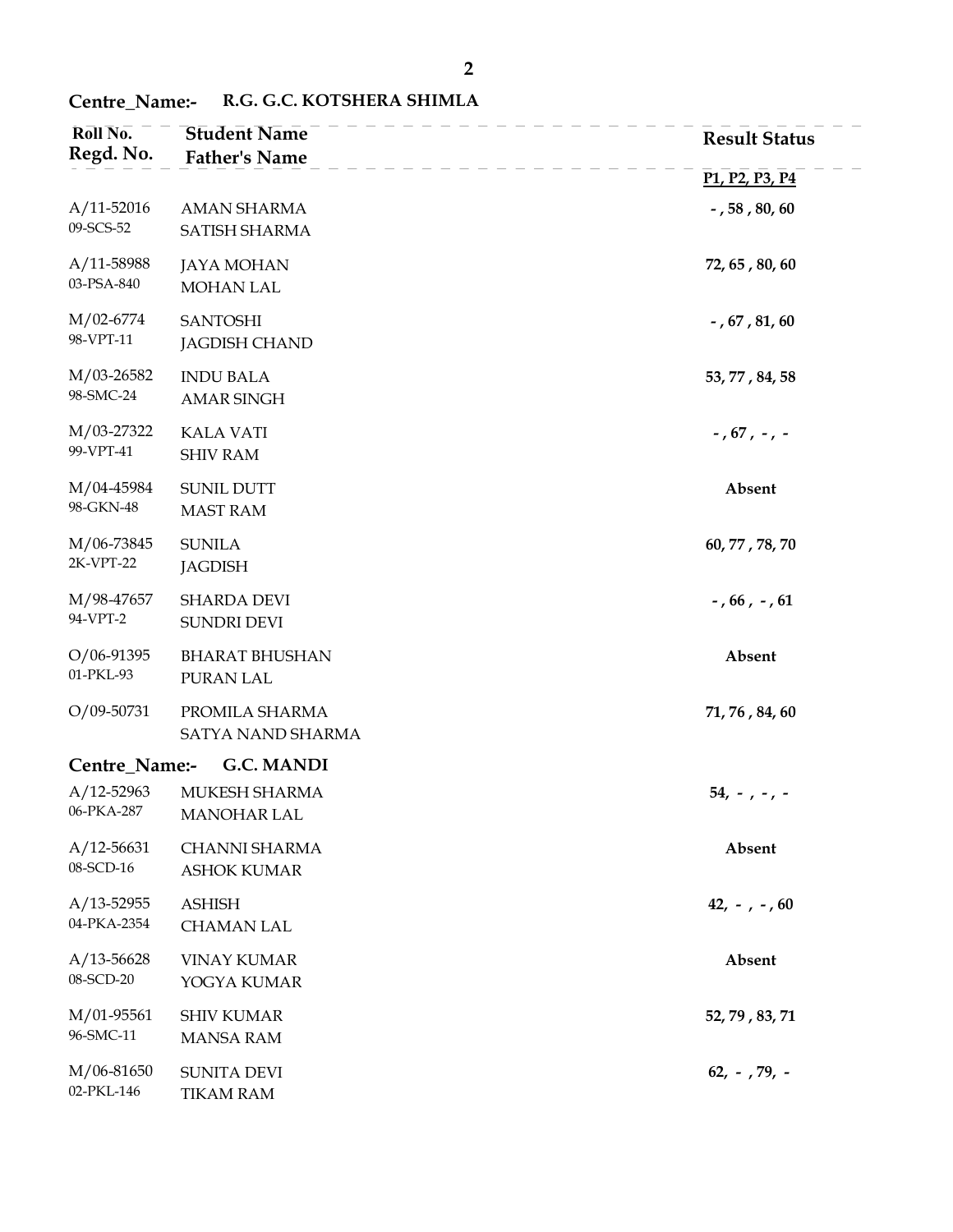Centre\_Name:- G.C. MANDI

| Roll No.<br>Regd. No.        | <b>Student Name</b><br><b>Father's Name</b> | <b>Result Status</b>                                              |
|------------------------------|---------------------------------------------|-------------------------------------------------------------------|
|                              |                                             | P <sub>1</sub> , P <sub>2</sub> , P <sub>3</sub> , P <sub>4</sub> |
| M/06-81942<br>01-PSA-610     | RAJINDER KUMAR<br><b>JAGDISH CHAND</b>      | $-$ , $-$ , 62, 70                                                |
| $O/02 - 15369$<br>98-SVS-48  | TEJINDER THAKUR<br>HUKAM RAM THAKUR         | 57, 65, 60, 62                                                    |
| $O/02 - 15481$<br>98-VPT-10  | <b>JOGINDERA DEVI</b><br><b>KEWAL RAM</b>   | 68, 72, 79, 60                                                    |
| $O/05 - 73813$<br>99-SVS-81  | <b>HARI SINGH</b><br><b>RAM SINGH</b>       | 63, 69, 66, 40                                                    |
| $O/06 - 89530$<br>02-PKA-704 | <b>VIKAS KUMAR</b><br>PRITHI CHAND          | $-$ , 68 , 79, $-$                                                |
| $O/06 - 89665$<br>2K-SVS-47  | <b>KALPANA DEVI</b><br><b>NANDU</b>         | $42, 53, 58, -$                                                   |
| $O/06 - 89683$<br>2K-SVS-91  | PRAVEEN KUMAR<br><b>SUDAMA RAM</b>          | 45, 61, 75, 69                                                    |
| $O/06 - 89699$<br>02-SVS-60  | <b>SEEMA DEVI</b><br>NARPAT RAM             | 57, 56, 75, 59                                                    |
| $O/07 - 16531$<br>02-SVS-68  | <b>KIRAN KUMARI</b><br><b>RAM DASS</b>      | 40, 43, 61, 47                                                    |
| $O/07-16572$<br>03-LDA-13    | <b>KUSUM LATA</b><br>PURAN SINGH            | 62, 43, 73, 49                                                    |
| $O/07 - 16603$<br>2K-SVS-142 | ANKUSH SHARMA<br>DEVENDER SHARMA            | 45, 52, 55, 69                                                    |
| $O/97 - 45351$<br>92-SVS-83  | PREM LAL<br><b>GHANTHA RAM</b>              | 52, 63, 73, 63                                                    |
| Centre_Name:-                | <b>G.C. HAMIRPUR</b>                        |                                                                   |
| $A/07-7068$<br>03-VCC-32     | MUKESH SHARMA<br>PRITAM CHAND               | 50, 51, 67, 64                                                    |
| $A/08 - 25826$<br>02-SDR-29  | <b>SURAJ PARKASH</b><br>SUKH LAL SHARMA     | Absent                                                            |
| $A/08 - 25830$<br>02-SDR-21  | <b>KULDEEP</b><br><b>CHANDU RAM</b>         | 59, 76, 78, 64                                                    |
| $A/08 - 25833$<br>02-SDR-18  | ASHISH SHARMA<br><b>HARI KRISHAN</b>        | $-$ , 44 , $-$ , $-$                                              |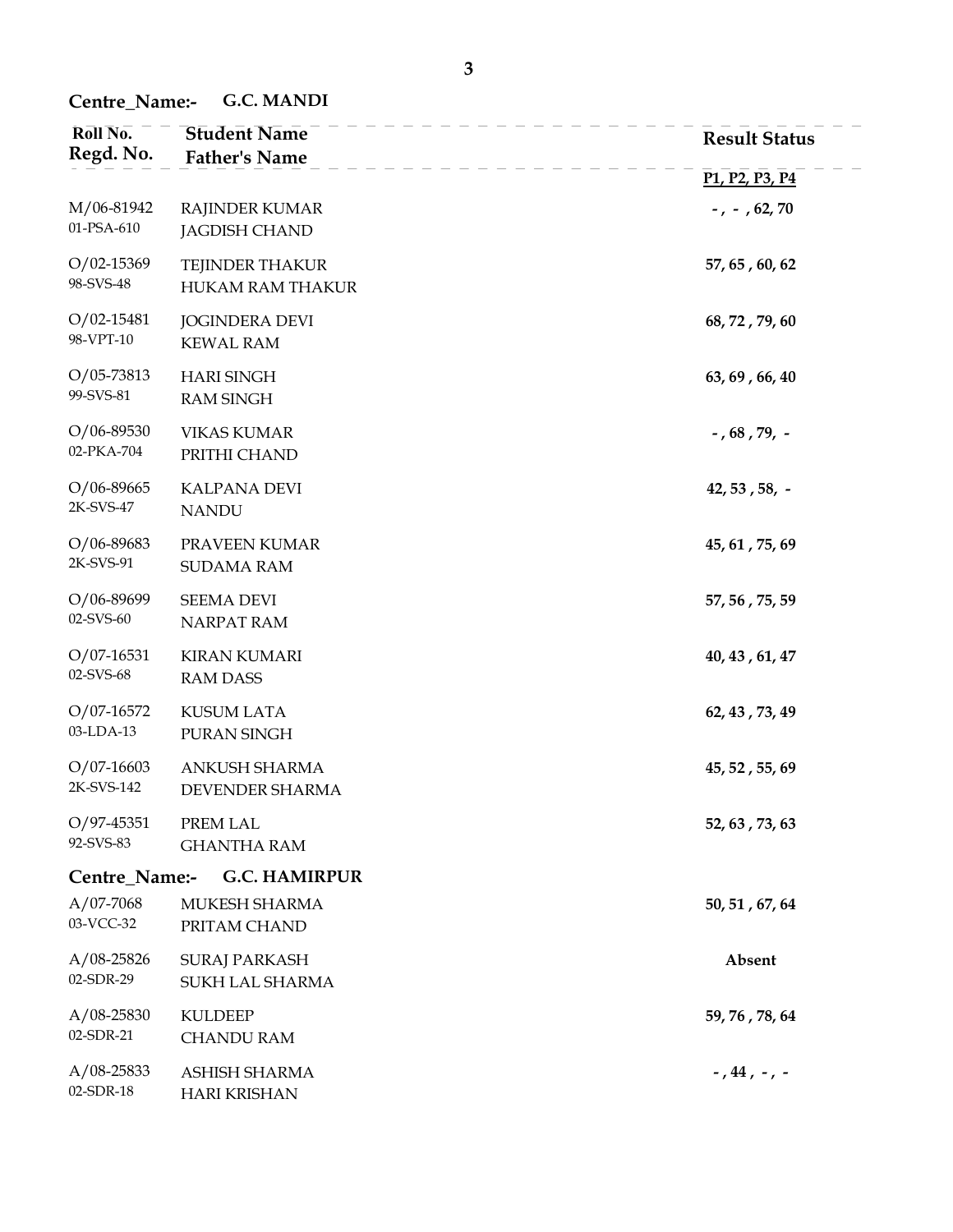## Centre\_Name:- G.C. HAMIRPUR

| Roll No.<br>Regd. No.     | <b>Student Name</b><br><b>Father's Name</b>   | <b>Result Status</b>                                              |
|---------------------------|-----------------------------------------------|-------------------------------------------------------------------|
|                           |                                               | P <sub>1</sub> , P <sub>2</sub> , P <sub>3</sub> , P <sub>4</sub> |
| $A/08-4928$<br>06-SCD-43  | DEEPAK KUMAR<br><b>SATISH KUMAR</b>           | - , $61$ , $65$ , $54$                                            |
| $A/09-4920$<br>05-SCD-89  | <b>AJAY KUMAR</b><br><b>JOGINDER PAL</b>      | - , 70 , 72, $-$                                                  |
| $A/10-53721$<br>03-SDR-51 | NEELAM KUMARI<br>RATTANESH KUMAR              | $40, 45$ , 65, 63                                                 |
| $M/01-61223$<br>96-DSC-14 | DINESH KUMAR PRASHAR<br>JAGDISH CHAND PRASHAR | 50, 43, 59, 58                                                    |
| M/01-95791<br>99-SCS-47   | <b>PURNIMA</b><br><b>BHOLA NATH SHARMA</b>    | $-$ , 59 , $-$ , $-$                                              |
| $M/02-6933$<br>99-VCC-29  | <b>VIJAY SHARMA</b><br>RAM JI DASS            | 56, 60, 60, 58                                                    |
| M/03-26702<br>98-SVS-1    | <b>VIPAN SHARMA</b><br><b>LEKH RAJ</b>        | 65, 63, 72, 71                                                    |
| M/03-26706<br>99-SCD-30   | <b>SANDEEP KUMAR</b><br>PANNI LAL             | 70, 72, 75, 60                                                    |
| M/03-26808<br>99-SCD-36   | <b>VIPAN KUMAR</b><br><b>JAGAT RAM</b>        | 60, 58, 72, 63                                                    |
| M/03-27013<br>97-PKA-335  | LUCKY SHARMA<br>RAGHU NATH SHARMA             | 42, 40, 73, -                                                     |
| M/04-45590<br>$2K-VCC-02$ | <b>RAVINDER KUMAR</b><br>NIKKA RAM            | $40, -7 -7 -$                                                     |
| M/04-45703<br>01-SCD-78   | <b>KISHORI LAL</b><br><b>GURDAS RAM</b>       | 57, 66, 72, 59                                                    |
| M/04-46100<br>96-SND-15   | <b>RAJENDER KUMAR</b><br><b>KRISHNU RAM</b>   | 56, 68, 74, 71                                                    |
| M/05-63894<br>01-SMC-10   | <b>SUNEEL KUMAR</b><br>UTTAM CHAND            | $56, 61, 68, -$                                                   |
| M/05-64019<br>2K-VCC-09   | <b>AJAY KUMAR</b><br>DHARAM CHAND             | Absent                                                            |
| M/05-64809<br>06-PHM-662  | <b>SUNIL KUMAR</b><br><b>RAJ KUMAR</b>        | $55, -, -, -$                                                     |
| M/97-38480<br>93-SND-14   | <b>BRIJESH KUMAR</b><br><b>BALI RAM</b>       | 55, 63, 77, 68                                                    |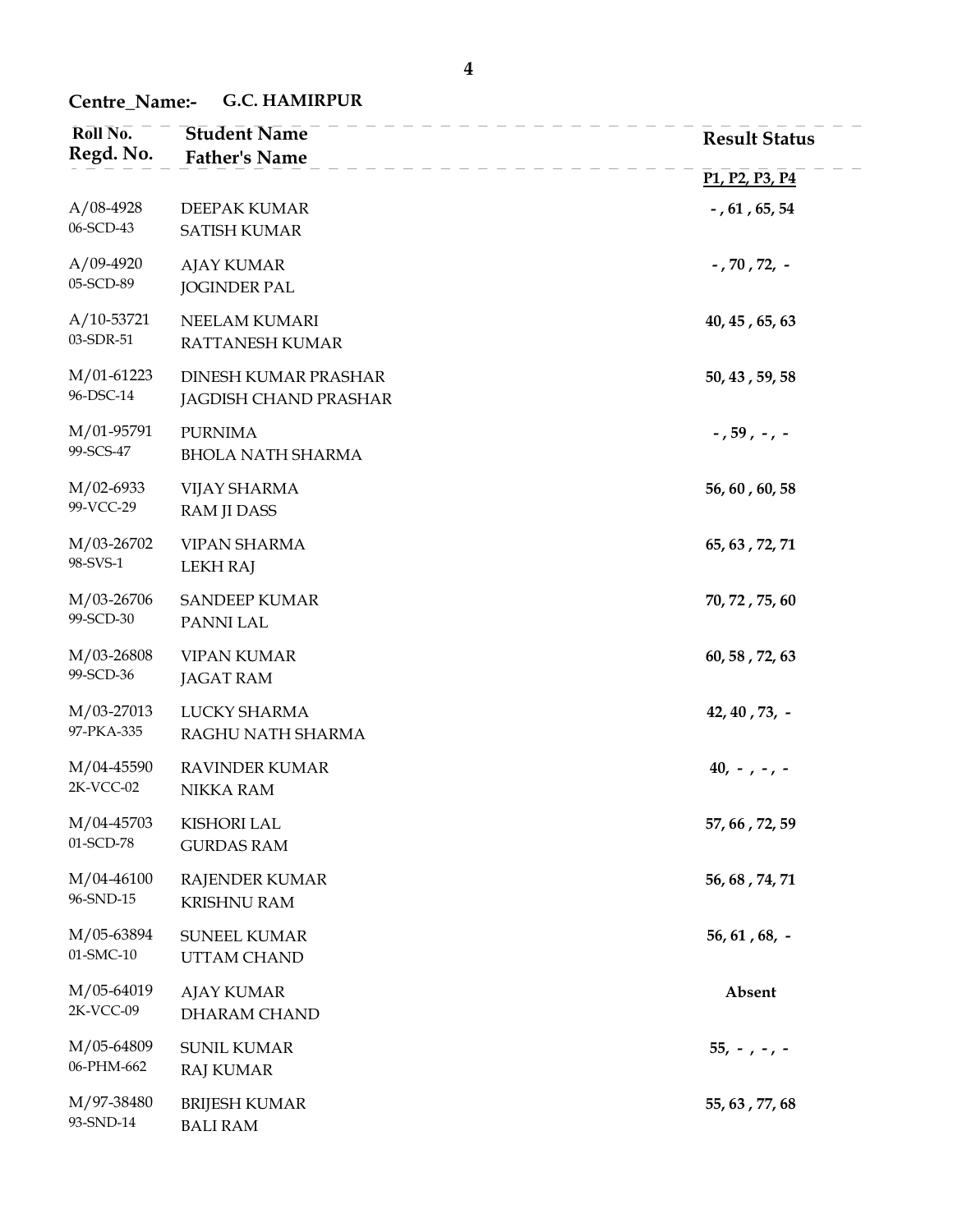Centre\_Name:- G.C. HAMIRPUR

| Roll No.<br>Regd. No.        | <b>Student Name</b><br><b>Father's Name</b>  | <b>Result Status</b>                                              |
|------------------------------|----------------------------------------------|-------------------------------------------------------------------|
|                              |                                              | P <sub>1</sub> , P <sub>2</sub> , P <sub>3</sub> , P <sub>4</sub> |
| M/99-61225<br>95-VCC-4       | RAJESH KUMAR PRASHER<br>KARAM CHAND PARASHER | Absent                                                            |
| $O/04 - 54331$<br>2K-SDR-19  | RAJNEESH KUMAR<br>PANCHHI RAM                | Absent                                                            |
| $O/04 - 54341$<br>02-VCC-65  | <b>ARUN KUMAR</b><br><b>HANS RAJ</b>         | Absent                                                            |
| $O/04 - 54372$<br>2K-VCC-47  | <b>RAJINDER KUMAR</b><br><b>BRAHAM DASS</b>  | $10, -7 - 7 -$                                                    |
| $O/06 - 89742$<br>01-VCC-9   | <b>RAKESH KUMAR</b><br><b>ISHWAR DASS</b>    | 50, 51, 75, 63                                                    |
| $O/07-16568$<br>05-SDR-63    | <b>SAPNA KUMARI</b><br><b>JAI SINGH</b>      | $55, 48, 42, -$                                                   |
| $O/10-24172$<br>05-SDR-59    | <b>DINESH KUMAR</b><br><b>TILAK RAJ</b>      | $50, 27, 57, -$                                                   |
| $O/11 - 45409$<br>07-PUN-182 | <b>KIRAN DEVI</b><br><b>SUKH DEV</b>         | 67, 65, 79, 61                                                    |
| Centre_Name:-                | <b>G.C. NAHAN</b>                            |                                                                   |
| $A/09-24792$<br>05-GKN-04    | SANDHYA DEVI<br>DALEEP SINGH                 | -, - , -, -                                                       |
| M/05-64490<br>2K-GKN-48      | <b>MANOJ KUMAR</b><br><b>RAM RATTAN</b>      | 63, 73, 77, 60                                                    |
| $O/04 - 54281$<br>2K-GKN-24  | POOJA CHAUHAN<br>SUJAN SINGH CHAUHAN         | Absent                                                            |
| O/97-45346<br>92-GKN-07      | DEVENDER KUMAR<br><b>SOM PARKASH</b>         | Absent                                                            |
| Centre_Name:-                | <b>G.C. DHARAMSHALA</b>                      |                                                                   |
| $A/08-4359$<br>04-SMC-69     | <b>BABITA KUMARI</b><br><b>CHAMAN SINGH</b>  | $65, 67, 73, -$                                                   |
| $A/10-45209$<br>07-PCB-168   | <b>DEVKI</b><br><b>RELU</b>                  | 67, 70, 74, 51                                                    |
| $A/11-45040$<br>05-SMC-19    | PANKAJ KUMAR<br>PRITAM CHAND                 | $-$ , $-$ , $-$ , 36                                              |
| M/05-64485<br>99-GKN-38      | <b>BALAK RAM</b><br>NAGENDER DUTT            | 60, 60, 81, 60                                                    |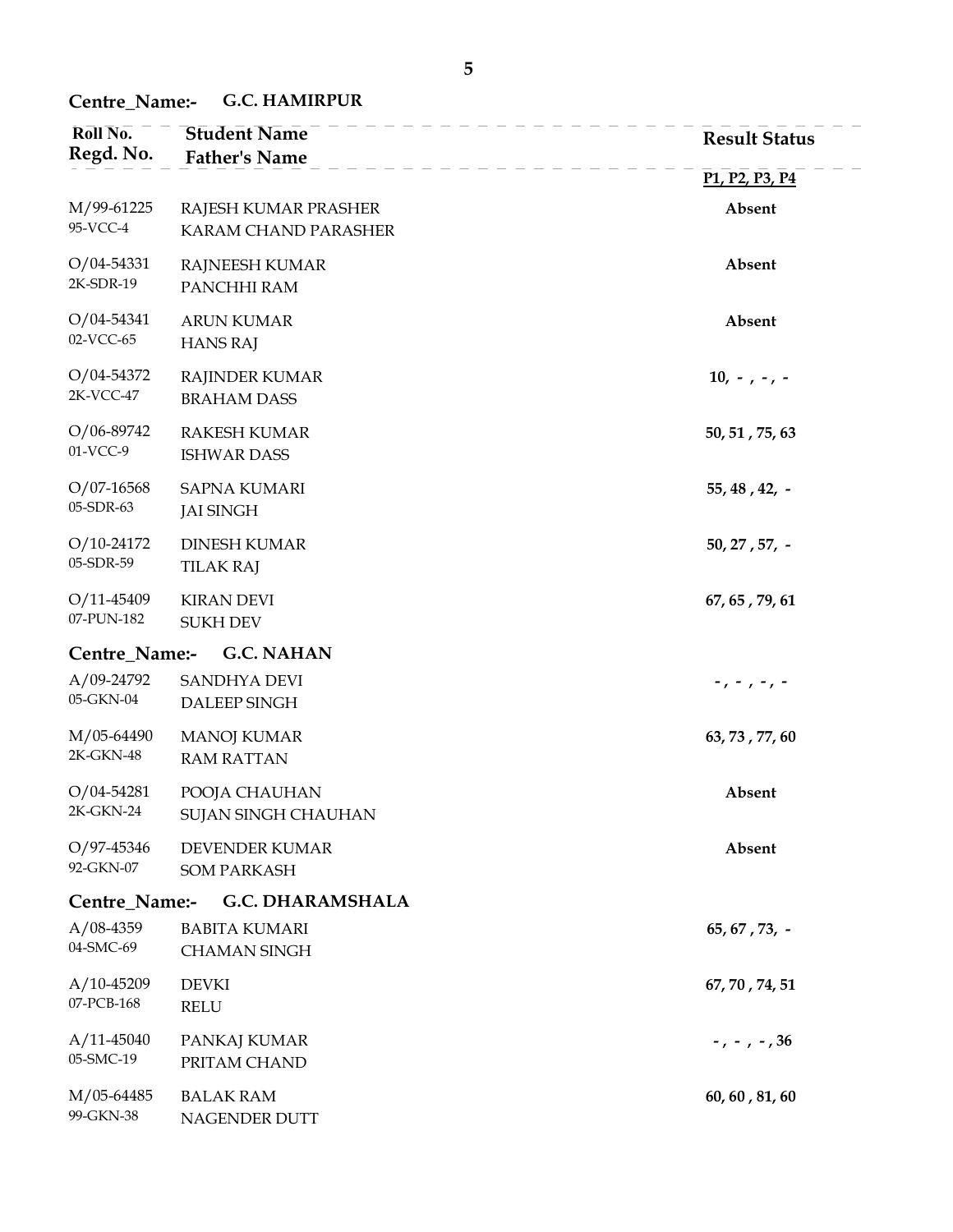Centre\_Name:- G.C. UNA

| Roll No.<br>Regd. No.     | <b>Student Name</b><br><b>Father's Name</b>  | <b>Result Status</b>                                              |
|---------------------------|----------------------------------------------|-------------------------------------------------------------------|
|                           |                                              | P <sub>1</sub> , P <sub>2</sub> , P <sub>3</sub> , P <sub>4</sub> |
| Centre_Name:-             | G.C. UNA                                     |                                                                   |
| $A/07-7805$<br>02-PUN-406 | AJAY KUMAR SHARMA<br>PREM KUMAR              | 65, 65, 78, 62                                                    |
| M/03-26781<br>2K-SCD-29   | <b>HARBINDER KAUR</b><br>SOM NATH SINGH      | 63, 66, 80, 79                                                    |
| M/03-26836<br>98-SCD-05   | <b>MADHU BALA</b><br><b>DES RAJ</b>          | 60, 70, 78, 67                                                    |
| M/04-46424<br>98-BT-222   | <b>MADHU BALA</b><br>PARTAP CHAND            | 60, 70, 79, 55                                                    |
| M/05-59949<br>02-SCD-35   | <b>RAJESH KUMAR</b><br><b>BURFI RAM</b>      | 57, 63, 64, 69                                                    |
| M/05-64206<br>02-SCD-120  | <b>BABLI DEVI</b><br>YOG RAJ                 | $-$ , 74, 75, 63                                                  |
| M/05-64308<br>02-PKA-35   | PARVEEN KUMAR<br><b>DEV RAJ</b>              | Absent                                                            |
| M/06-81501<br>08-PKA-3396 | <b>VIKAS SHARMA</b><br><b>ARJUN DEV</b>      | Absent                                                            |
| M/06-82492<br>24-GSS-03   | POONAM SHARMA<br><b>GIAN CHAND</b>           | 52, 68, 69, 65                                                    |
| M/99-61457<br>93-PBP-120  | <b>GOPAL KRISHAN</b><br><b>BANARSHI DASS</b> | 0, 64, 76, 60                                                     |
| $O/08-40914$<br>02-SCD-91 | NITIN SHARMA<br><b>ONKAR CHAND</b>           | 55, 64, 74, 62                                                    |